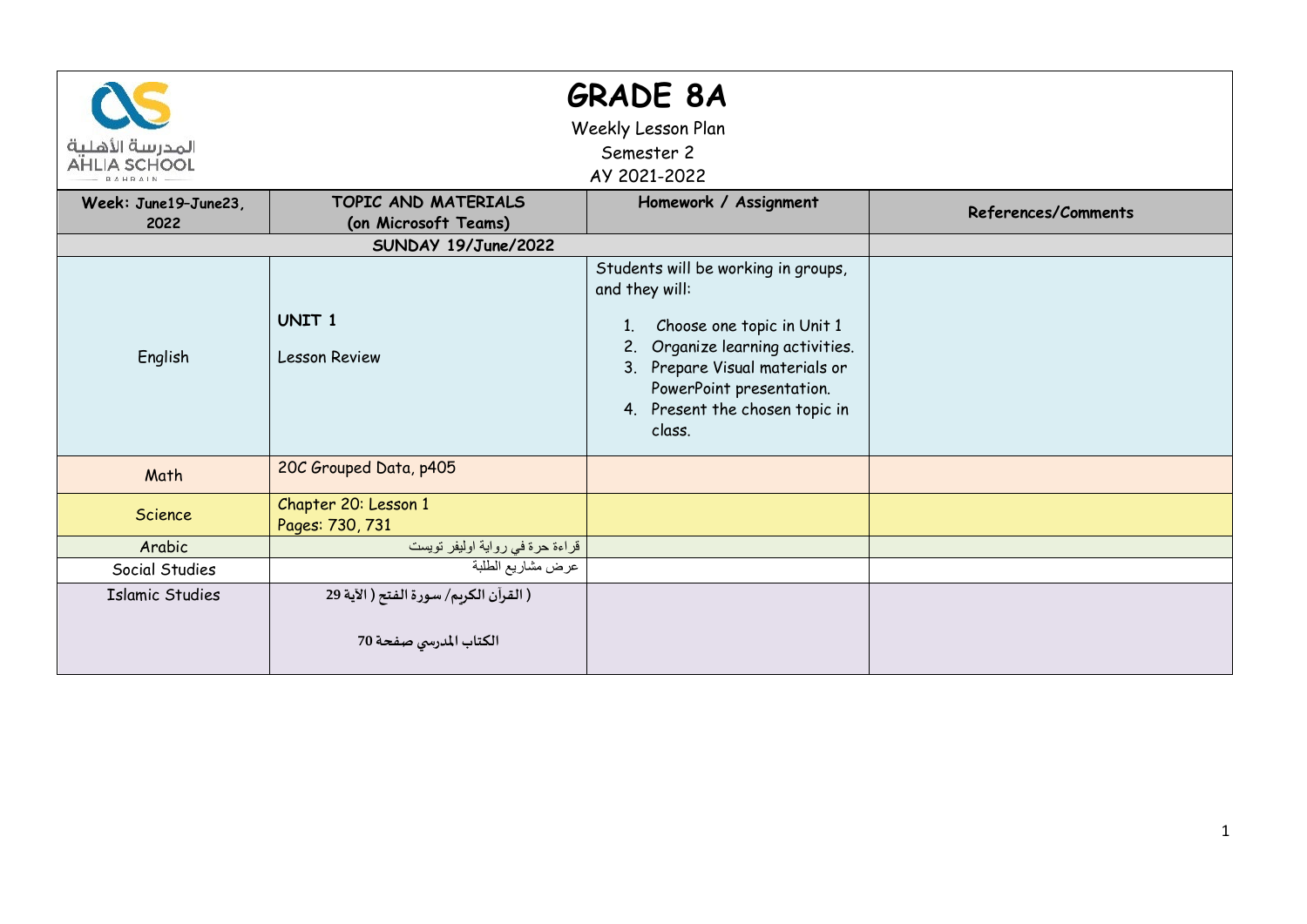| French               | Présentation CW<br>Les moyens de Transports<br>Le transport public et privé<br>Le transport aérien<br>Le transport maritime<br>Le transport ferroviaire |                                                                                                                                                                                                                                                     | VACANCES |
|----------------------|---------------------------------------------------------------------------------------------------------------------------------------------------------|-----------------------------------------------------------------------------------------------------------------------------------------------------------------------------------------------------------------------------------------------------|----------|
|                      | MONDAY 20/June/2022                                                                                                                                     |                                                                                                                                                                                                                                                     |          |
| English              | <b>UNIT 2</b><br><b>Lesson Review</b>                                                                                                                   | Students will be working in groups,<br>and they will:<br>Choose one topic in Unit 1<br>$1_{\cdot}$<br>Organize learning activities.<br>2.<br>3. Prepare Visual materials or<br>PowerPoint presentation.<br>4. Present the chosen topic in<br>class. |          |
| Math                 | 20D Measuring Center and Spread, p409                                                                                                                   |                                                                                                                                                                                                                                                     |          |
| <b>Science</b>       | Chapter 20: Lesson 1<br>Pages: 732, 733                                                                                                                 |                                                                                                                                                                                                                                                     |          |
| Arabic               | قراءة في رواية اوليفر تويست                                                                                                                             |                                                                                                                                                                                                                                                     |          |
| Social Studies       | عرض مشاريع الطلبة                                                                                                                                       |                                                                                                                                                                                                                                                     |          |
| ICT                  | Unit 5: Lesson 6: Loop Sequential<br>Flowcharts<br>Page 105 - 108                                                                                       |                                                                                                                                                                                                                                                     |          |
| TUESDAY 21/June/2022 |                                                                                                                                                         |                                                                                                                                                                                                                                                     |          |
| English              | <b>UNIT 3</b><br><b>Lesson Review</b>                                                                                                                   | Students will be working in groups,<br>and they will:<br>Choose one topic in Unit 1<br>$1_{\cdot}$<br>Organize learning activities.<br>2.<br>3. Prepare Visual materials or<br>PowerPoint presentation.<br>4. Present the chosen topic in           |          |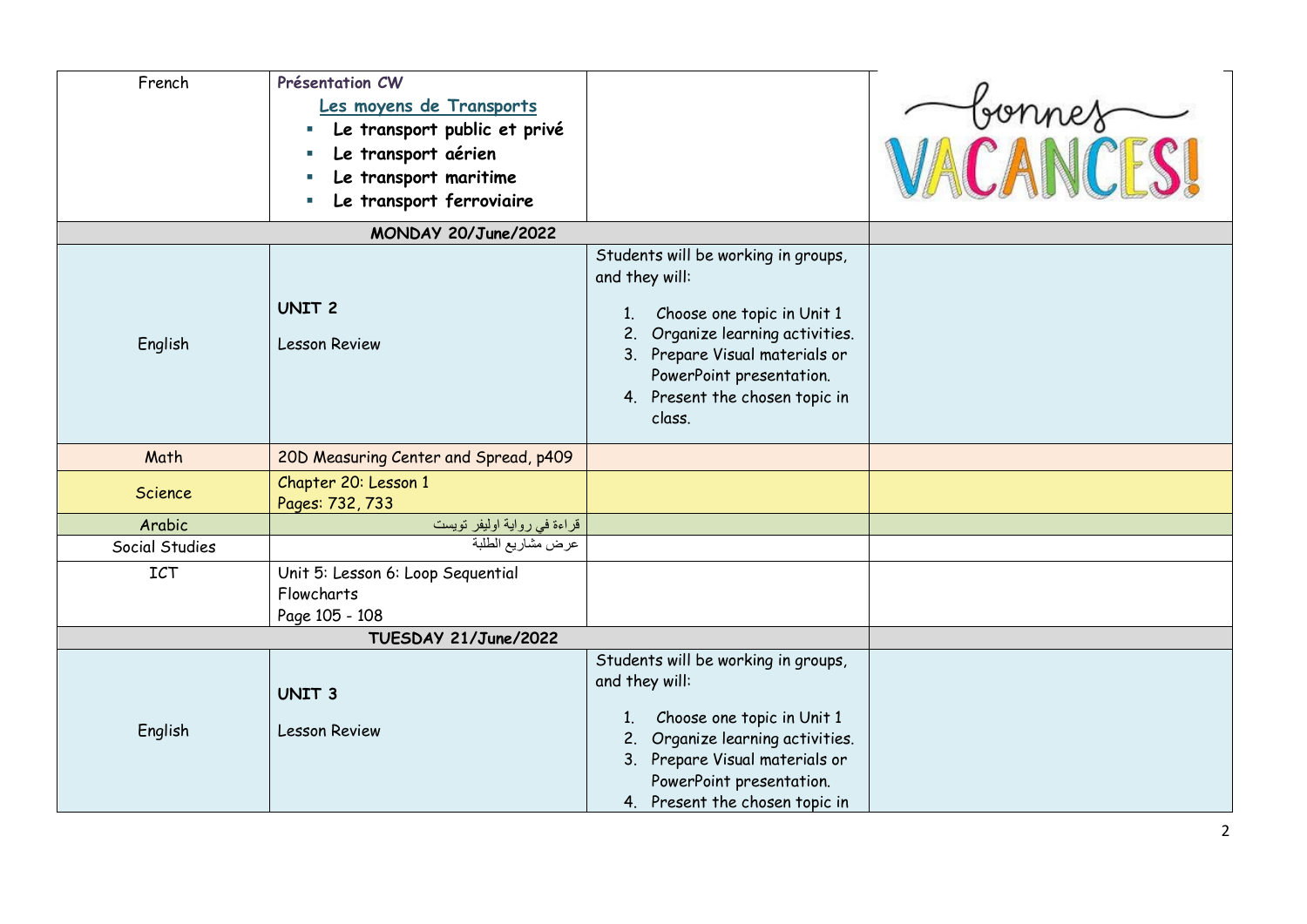|                        |                                                                                        | class.                                                                                                                                                                                                                                  |  |
|------------------------|----------------------------------------------------------------------------------------|-----------------------------------------------------------------------------------------------------------------------------------------------------------------------------------------------------------------------------------------|--|
| Math                   | 20D Measuring Center and Spread, p409<br>(Centre and Spread from a Frequency<br>Table) |                                                                                                                                                                                                                                         |  |
| Science                | Chapter 20: Lesson 2<br>Pages: 738                                                     |                                                                                                                                                                                                                                         |  |
| Arabic                 | قراءة في رواية اوليفر تويست                                                            |                                                                                                                                                                                                                                         |  |
| P.E.                   | Fitness test                                                                           |                                                                                                                                                                                                                                         |  |
| LIFE SKILLS            | Classroom clubs                                                                        |                                                                                                                                                                                                                                         |  |
| WEDNESDAY 22/June/2022 |                                                                                        |                                                                                                                                                                                                                                         |  |
| English                | UNIT <sub>4</sub><br><b>Lesson Review</b>                                              | Students will be working in groups,<br>and they will:<br>Choose one topic in Unit 1<br>1.<br>2. Organize learning activities.<br>3. Prepare Visual materials or<br>PowerPoint presentation.<br>4. Present the chosen topic in<br>class. |  |
| Math                   | 20D Measuring Center and Spread, p409<br>(Centre and Spread from a Frequency<br>Table) |                                                                                                                                                                                                                                         |  |
| Science                | Chapter 20: Lesson 3<br>Pages: 745-747                                                 |                                                                                                                                                                                                                                         |  |
| Arabic                 | مراجعة قواعد نحوية                                                                     |                                                                                                                                                                                                                                         |  |
| LIFE SKILLS            | Classroom clubs                                                                        |                                                                                                                                                                                                                                         |  |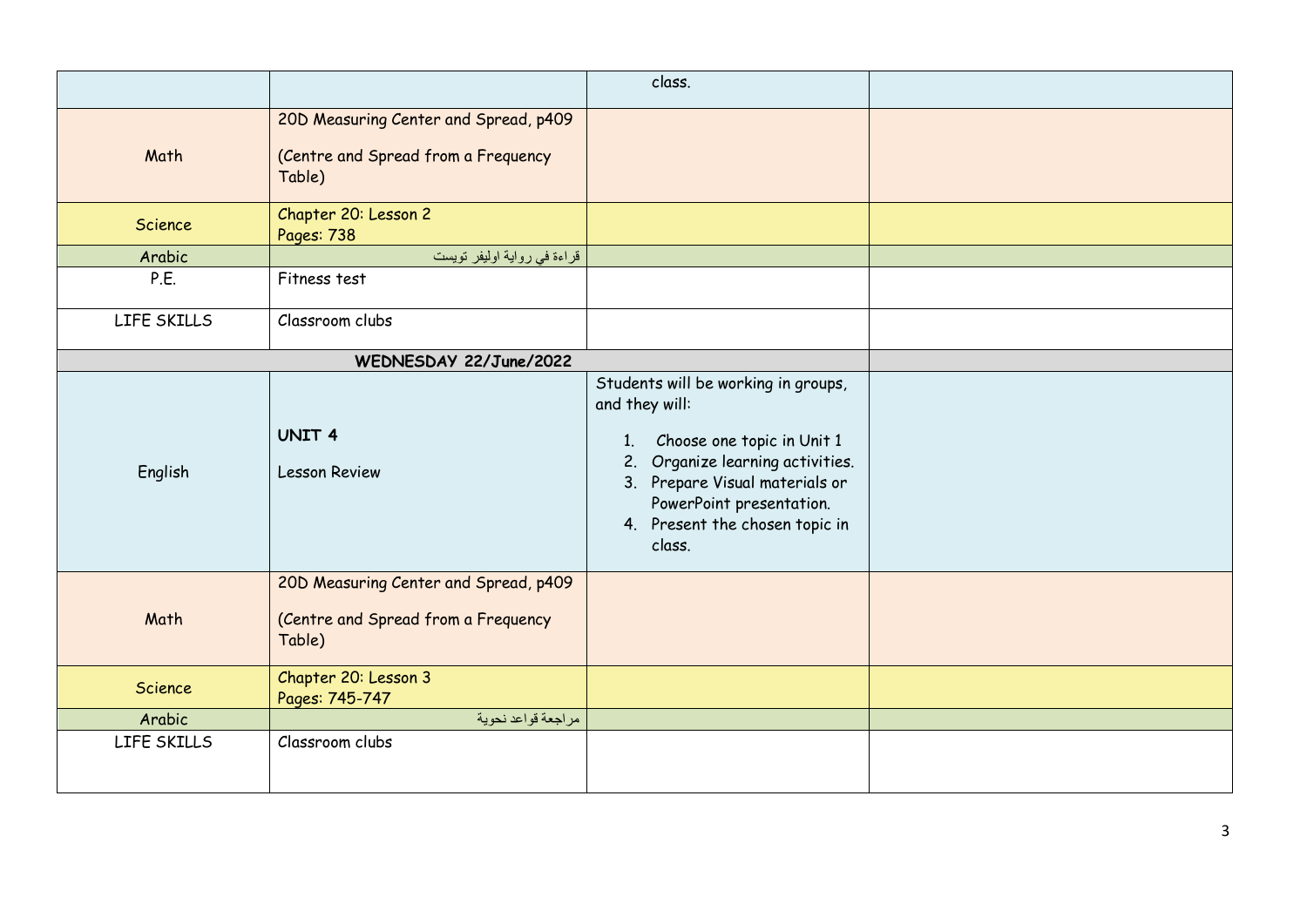| French  | Présentation CW<br>Les moyens de Transports<br>Le transport public et privé<br>Le transport aérien<br>Le transport maritime<br>Le transport ferroviaire |                                                                                                                                                                                                                                               | wish you all the best<br>or your holi $\lambda$ ay.<br>ay the happiness of<br>the vacation embrace<br>you<br>ansp<br>wedskenya.com |
|---------|---------------------------------------------------------------------------------------------------------------------------------------------------------|-----------------------------------------------------------------------------------------------------------------------------------------------------------------------------------------------------------------------------------------------|------------------------------------------------------------------------------------------------------------------------------------|
|         | THURSDAY 23/June/2022                                                                                                                                   |                                                                                                                                                                                                                                               |                                                                                                                                    |
| English | <b>UNIT 5</b><br><b>Lesson Review</b>                                                                                                                   | Students will be working in groups,<br>and they will:<br>Choose one topic in Unit 1<br>1.<br>Organize learning activities.<br>2.<br>Prepare Visual materials or<br>3.<br>PowerPoint presentation.<br>4. Present the chosen topic in<br>class. |                                                                                                                                    |
| Math    | 20E Comparing Numerical Data, p416                                                                                                                      |                                                                                                                                                                                                                                               |                                                                                                                                    |